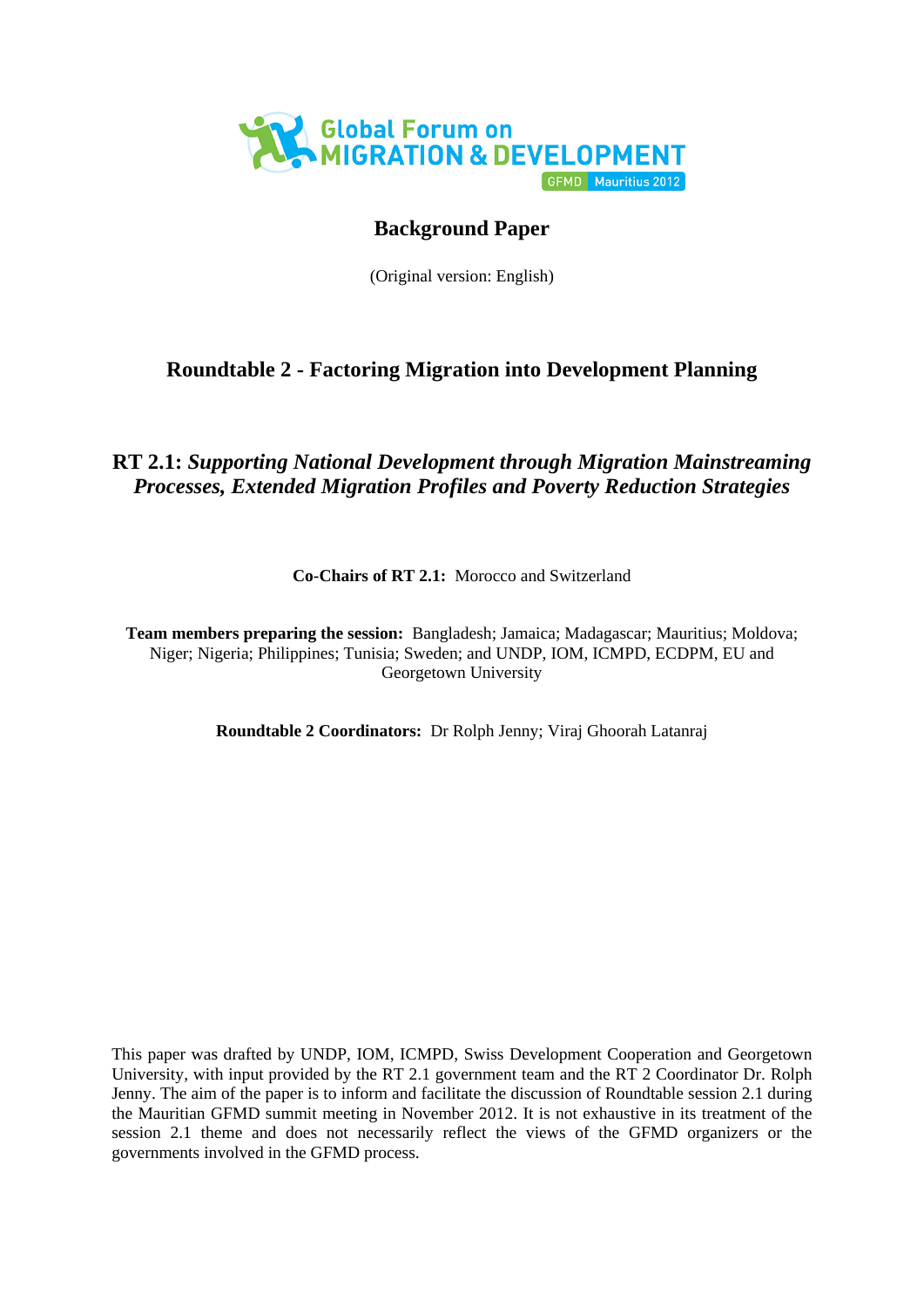# **Introduction**

The Chair-in-Office of the 2012 GFMD has made the topic of "Factoring migration to development planning" one of the priority issues to be addressed by this year's Global Forum summit. Building on earlier GFMD discussions, the session aims to sharpen the focus on the planning tools required for governments to factor migration into development planning, in particular Mainstreaming Migration into Development Planning processes and Extended Migration Profiles. Other migration-related development and poverty reduction strategies, such as Poverty Reduction Strategy Papers (PRSPs) will be addressed, *inter alia* in the context of the Millennium Development Goals (MDGs). Two preparatory workshops were held in preparation for the session: *'Factoring Migration into Development Planning'*, Mauritius, 12-13 June 2012; and *'Promoting Policy Coherence for Development in International Migration Issues'*, Brussels, 26 June 2012. The session also builds on other activities of the *ad hoc* Working Group on Policy Coherence, Data and Research.

The session will take further earlier GFMD discussions on the *rationale and concepts* underlying the above-mentioned planning tools, in the context of the overall challenge to promote Policy Coherence for Development (PCD) in the field of migration and development policy and practice. The session will take stock of *concrete progress* made by governments and the European Commission in planning and implementing migration and development mainstreaming processes and related Migration Profiles, and also incorporate PRSPs within the mainstreaming component. This will require a systematic analysis of migration and development policy processes at the intra-governmental, intergovernmental, multilateral, and multi-stakeholder levels. A further focus will be on national capacity and required coordination mechanisms, within government and beyond, to ensure enhanced policy, program and institutional coherence. Emphasis will also be placed on how interested governments and other actors, including the Global Migration Group (GMG), share information on the implementation of these planning tools.

### *Session objectives*

- a) Following earlier GFMD recommendations, **raise awareness and deepen the understanding of the rationale and concepts** underlying the Mainstreaming Migration into Development Planning tool, Extended Migration Profiles, and other migration-related development strategies, including Poverty Reduction Strategy Papers (PRSPs);
- b) **Take stock of concrete progress made by governments** and other actors in implementing the above planning tools in the light of their overall efforts to promote Policy Coherence for Development in the field of migration and development policy and practice;
- c) Pursue the GFMD focus and discussion on **national capacity and related policy, program and institutional coherence** to link migration and development planning and strategies more effectively;
- d) Ensure continued **information sharing** among governments and between governments and non-state actors on these tools;

# **1. Background and Context**

#### **1.1** *Rationale, concepts and definitions*

Since the first UN High-level Dialogue on International Migration and Development (HLD) in 2006, states have explored, through the Global Forum on Migration and Development (GFMD), collaborative approaches to enhancing the benefits and curbing the negative impacts of migration for development. The discussions and issues addressed at the GFMD have considerably evolved since it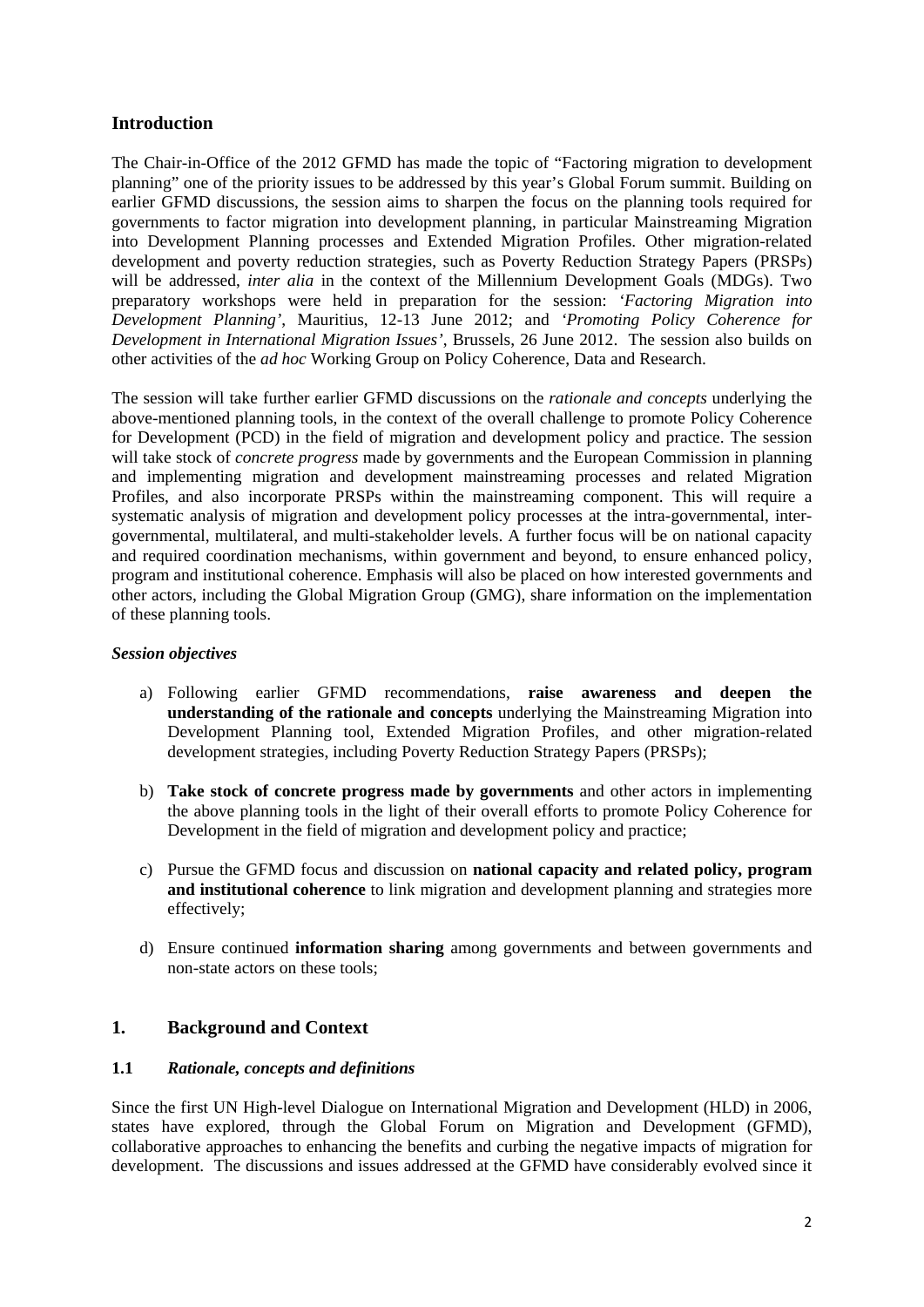was first convened in 2007. As from 2009, the Global Forum has paid dedicated attention to the topic of *factoring migration into development strategies*, together with a sustained emphasis on the need for better migration data and for greater institutional and policy coherence on migration and development. The integration of these elements characterizes the GFMD's comprehensive approach to factoring migration into development planning, as well as the members' understanding of the importance of migration and development in relation to achieving the MDGs and for realising the Millennium Declaration's ambition to ensure that globalisation becomes a positive force for all people. In addition to the planned next UNHLD, 2013 will also feature the high-level event on a post-MDG framework, and as such increases the opportunity for the UNHLD to result in commitments of the UN to further strengthen Policy Coherence for Development (PCD). Discussions in the GFMD have clarified that doing so requires synergetic and systematic support towards the achievement of development objectives within all policies that include migration and development dimensions.

The aggregate implications of migration for the human development aspirations of countries and communities are often harder to track. Few countries have good data and systematic analysis on the migration realities they face; on how these migration realities are affected by their legislative and policy choices; and how they are in turn impacting on the development goals of the country as formulated in the national development strategy; sector-specific strategies; and/or Poverty Reduction Strategy Paper (PRSP). The aim of factoring migration into development planning is to address these gaps and inequities, and to enable governments to take a context-specific and proactive approach to reconciling their country's development aspirations with the migration realities it faces. The key planning tools are Mainstreaming Migration into Development Planning processes and Extended Migration Profiles, as well as Poverty Reduction Strategy Papers (PRSPs).

#### **1.2** *Mainstreaming migration into development planning*

<span id="page-2-0"></span>

A ubiquitous term in the world of development cooperation (where mainstreaming is a common approach to cross-cutting issues such as gender, human rights and the environment) the language of mainstreaming is less familiar to the international 'migration community'. The Global Migration Group's (GMG) Handbook on *Mainstreaming Migration into Development Planning* was designed to introduce migration practitioners to the process of development planning, and to give development practitioners an idea of how migration could be factored into the development planning cycle as well as sector specific strategies in the areas of employment, health, education etc.

The Handbook defines migration mainstreaming as **"***the process of assessing the implications of migration for any action or goals planned in a development and poverty reduction strategy***".** (ibid.) Mainstreaming thus means taking a systematic, rather than ad-hoc, approach to the inter-linkages between migration and development, based on a substantive assessment or analysis of those linkages. The mainstreaming process brings focused attention to: 1) a country's policy framework, including legislation, policies, and programmes that affect migration and development; 2) its institutional framework, including the role of different government and non-government stakeholders and the establishment of sustainable consultative mechanisms; and 3) bilateral and regional cooperation frameworks, including development.

The benefits of taking a mainstreaming approach are multi-faceted: First and foremost, the decision to mainstream migration into a country's national development strategy is a significant statement of political will, which provides a mandate for greater institutional and policy coherence and the development of sectoral policies by introducing a migration perspective. It supports the view that migration is an issue that affects all aspects of human development, including human rights.<sup>[1](#page-0-0)</sup> It helps identify gaps in existing legislative and policy frameworks, and prompts the inclusion of relevant

<sup>&</sup>lt;sup>1</sup> Migration also has socio-economic impacts on children and adolescents (i.e. children and adolescents left-behind, on the move and in destination countries). Mainstreaming migration can address the needs of this vulnerable social group which also includes adolescent girls and young women. Particular difficulties are also faced by the elderly left behind migrating relatives.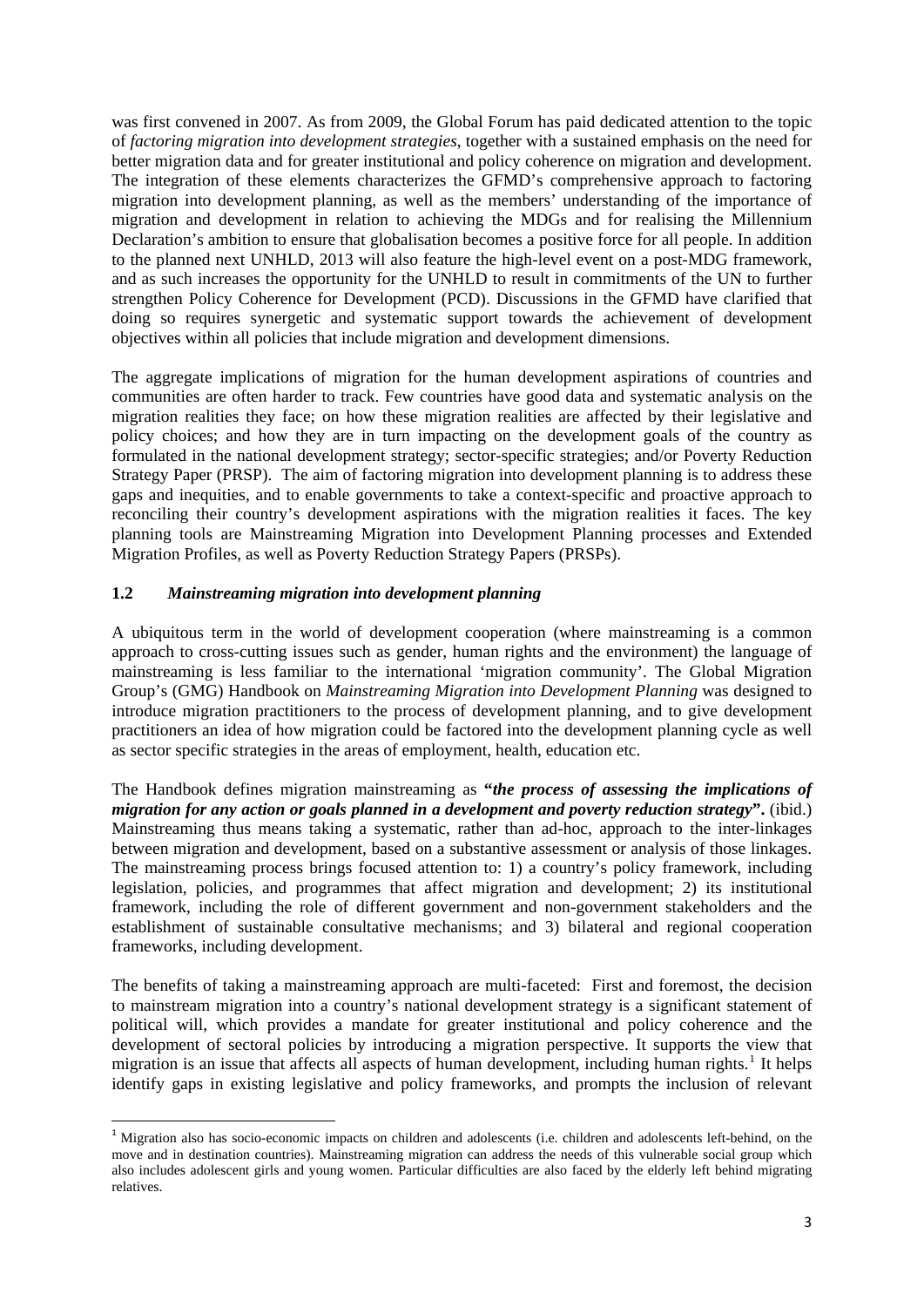international instruments and conventions. And, it can be expected to facilitate funding and technical assistance for migration and development-related activities through mobilisation of resources from international partners for development plans (GMG Handbook 2010, p. 16).

The structured and consultative nature of the development planning process, with its sequencing of successive stages – from an initial situation analysis over the prioritization of objectives and formulation of an action plan to implementation planning and Monitoring  $&$  Evaluation - provides the procedural framework for migration mainstreaming. Steering this process, countries will need to create a dedicated institutional structure to ensure follow-through and ownership by national stakeholders.<sup>[2](#page-2-0)</sup>

## **1.3** *Extended Migration Profiles*

The Migration Profile (MP) concept was first introduced by the European Commission (EC) in its Communication on Migration and Development [\[COM \(2005\) 390\]](http://eur-lex.europa.eu/LexUriServ/LexUriServ.do?uri=COM:2005:0390:FIN:EN:PDF) as a basic tool for the collection, analysis and sharing of migration-related data. Since then, MPs have evolved considerably in terms of format, content and objectives, and a diverse range of different types of MPs have been prepared. In recent years, the GFMD and GMG have tried to promote a common understanding of the MP concept between the different actors developing such country reports. A Migration Profile could be defined as *"a country-owned tool, prepared in consultation with a broad range of stakeholders, which can be used to enhance policy coherence, evidence-based policymaking and the mainstreaming of migration into development plans."[3](#page-3-0)* The Migration Profiles Repository created in the framework of the GFMD Platform for Partnership contains information on approximately 150 MPs by mid 2012 and includes reports ranging from statistical snapshots to in-depth country analyses (for 15 countries, more than one MP is available). The Repository also contains a range of guidance materials to assist governments interested in preparing a MP.

More comprehensive approaches, called 'Extended Migration Profile (EMP)', have been developed in recent years with the support of the EC. What defines a MP as an "Extended MP", is not always clear. The Migration Profiles Repository created in the framework of the GFMD Platform for Partnership provides **three possible ways to define EMPs:** 'Extended' can be interpreted as "*1) broadening the range of themes discussed in the report (e.g. including also social and human development aspects and/or a migration impact analysis), 2) implementing complementary capacity building activities run in parallel with the development of a country report (e.g. conduct a data assessment, setting up an institutional framework, carry out specific thematic studies), and/or 3) preparing all MP activities in consultation with the government and a broad range of stakeholders including the civil society."* Out of these three characteristics, the consultation and ownership by the national counterpart appears as *a condition sine qua non* to be considered as 'extended' and guarantee the sustainability of the MP exercise.

Particularly in its 'extended' format, MPs represent a useful way to mainstream migration. Indeed, rather than an end in itself, an MP may be the beginning of a process, as some governments have established permanent inter-ministerial working groups on migration (and development), which represents the first step to the mainstreaming of migration into development planning. In this regard, the MP itself aims to enable policymakers to access the existing data in a simple and time-efficient way, while the exercise helps build policymakers' skills and practices in correctly interpreting available migration data and applying it directly to their policy making decisions. Inter-ministerial working groups also facilitate joint discussions about migration policy, coherence and coordination

<span id="page-3-1"></span><sup>&</sup>lt;sup>2</sup> While each country will find its own, context-specific solution as to who will guide the process and which stakeholders are to be involved, the GMG Handbook provides an indicative set-up for a support structure consisting of: A national focal point within government, in charge of leading and coordinating the mainstreaming process; an expert facilitator to support the national focal point; a small support group of government, UN country team (UNCT) and potentially civil society stakeholders to provide expert advice and technical assistance to the focal point and facilitator; an inter-ministerial mechanism; a larger multi-stakeholder consultative mechanism. 3 *Migration Profiles: Making the Most of the Process*, IOM, 2011

<span id="page-3-0"></span>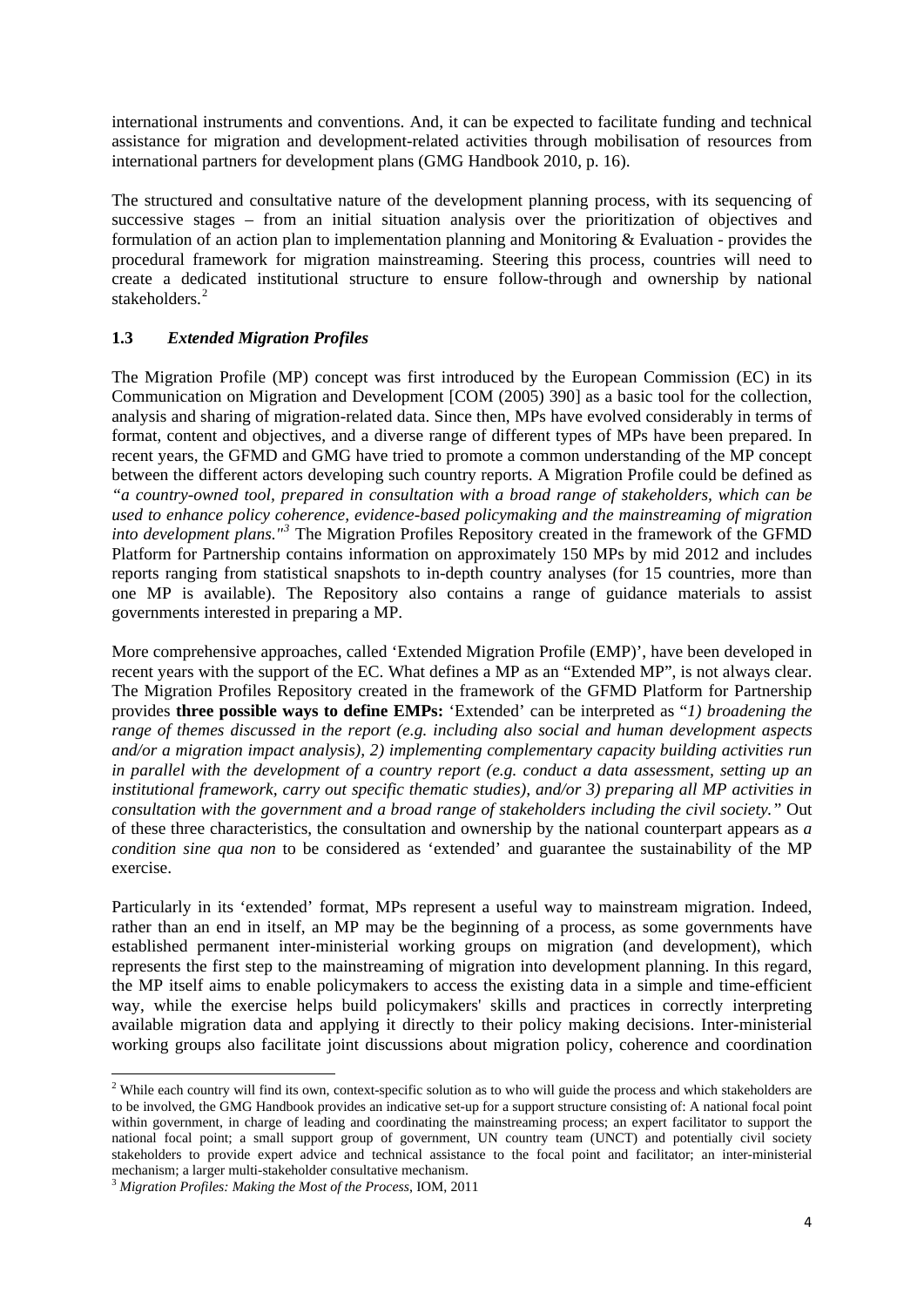between a large range of ministries, and, depending on their set-up and mandate, they can support national and regional initiatives to mainstream migration into development plans through country situation analysis and monitoring and evaluation of outcomes. One challenge for the future will be to move from compiling existing data through MPs to gathering new evidence. MPs provide a useful baseline starting point for a mainstreaming exercise, and can help to define a new migration and development research agenda. But new research and data collection, particularly age and sex disaggregated data, are likely to be required in most contexts in order to understand better the complex linkages between migration, development and poverty reduction.

### **1.4** *Poverty Reduction Strategy Papers (PRSPs)*

The preparation of Poverty Reduction Strategy Papers is the principal mechanism through which low income countries develop and present their development strategies. These strategies are expected to be country-driven, results-oriented, comprehensive and long-term in perspective, and foster domestic and external partnerships for poverty eradication and development.<sup>[4](#page-3-1)</sup> The PRSPs are prepared by low income country governments with the participation of domestic stakeholders and international development partners, including the World Bank and International Monetary Fund. They are updated every three years with annual progress reports. The PRSPs describe the country's macroeconomic, structural, and social policies and programs over a three year or longer horizon to promote broadbased growth and reduce poverty, as well as associated financing needs and major sources of financing. $5$ 

As described by IMF and World Bank, "National poverty reduction strategies recognize that sound growth requires investment, not least in human capital and infrastructure, as well as the right macroeconomic and structural policies, good governance, and healthy institutions.

Countries are seeking to build an improved investment climate, to compete in world markets, and to foster development that is less dependent upon official financing in the long-term."<sup>[6](#page-4-1)</sup> The first GFMD meeting in Brussels took up the issue of the inclusion of migration issues into PRSPs, recognizing that migrants and their remittances can play an important role in assisting their home countries to achieve this type of long-term development, and also that migration should be a choice rather than a necessity. PRSPs have been on the agenda ever since. The year by year review of PRSPs demonstrated that many governments recognized that both internal and international migration was occurring but few had systematically assessed the importance of this phenomenon for development. That analysis led to the decision to prepare the GMG Handbook*.*

## **2. Policies and Practices – Practical steps towards factoring migration into development planning: tools and progress made**

#### **2.1** *Piloting the GMG Handbook on mainstreaming migration into national development strategies*

Since the beginning of 2011, the Swiss Agency for Development and Cooperation (SDC) and the GMG Working Group on Migration Mainstreaming co-chaired by UNDP and IOM are supporting the practical application of the GMG handbook in four countries, including Bangladesh, Jamaica, Moldova and Tunisia<sup>[7](#page-4-2)</sup>, through the pilot project "Mainstreaming Migration into National Development Strategies". It marks a collaborative effort to translate the discussions of the GFMD –

<span id="page-4-3"></span> <sup>4</sup> IMF and World Bank staff, "Review of the Poverty Reduction Strategy Paper (PRSP) Approach:

Main Findings, 2002 available at http://www.imf.org/External/NP/prspgen/review/2002/031502a.pdf 5

 $5$  http://www.imf.org/external/np/prsp/prsp.aspx

<span id="page-4-1"></span><span id="page-4-0"></span><sup>&</sup>lt;sup>6</sup> IMF and World Bank staff, "Review of the Poverty Reduction Strategy Paper (PRSP) Approach: Main Findings, 2002.

<span id="page-4-2"></span> $7$  Tunisia has replaced Mali as the 4th pilot country as of September 2012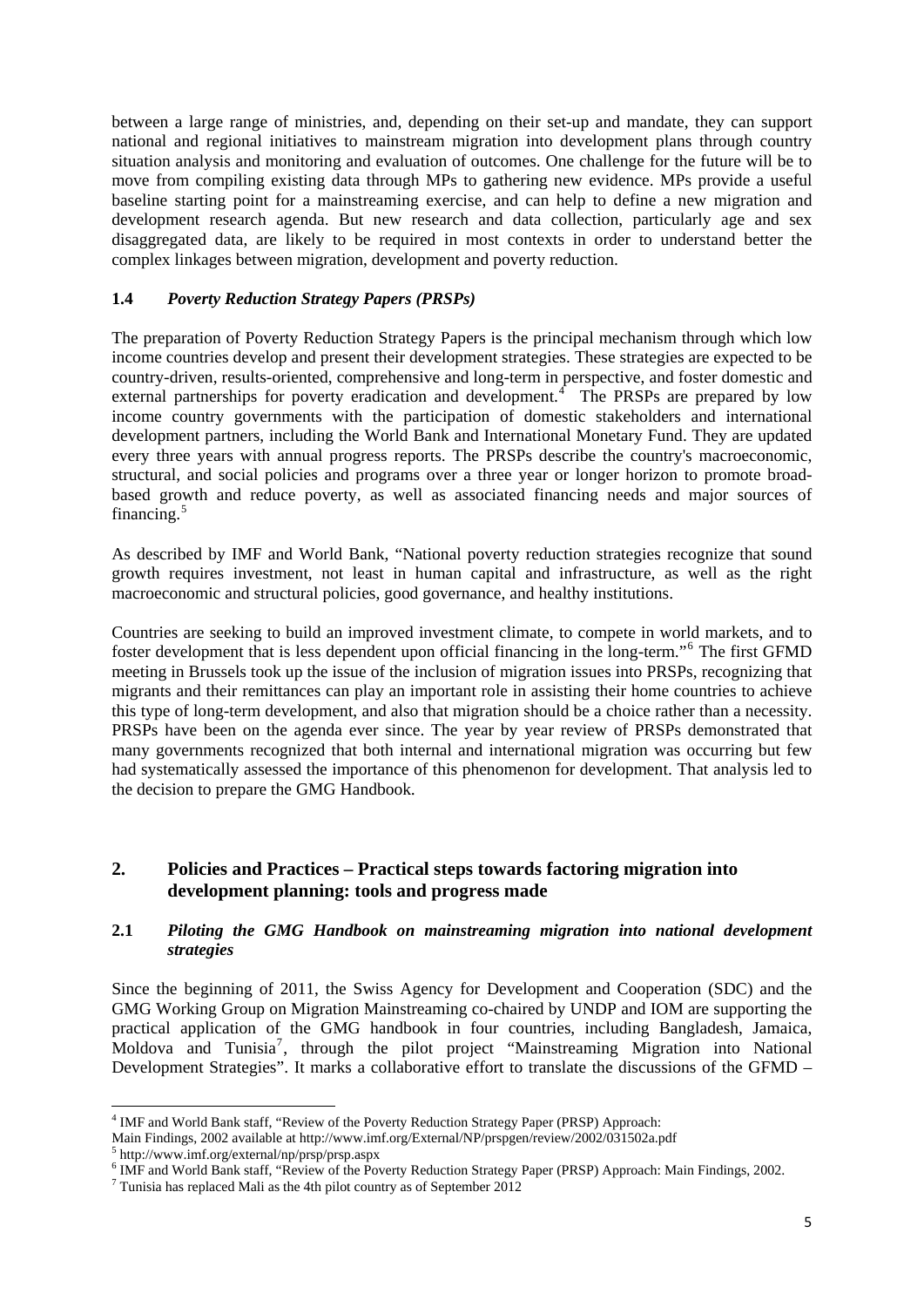and States' endorsement of the GMG handbook as a useful tool – into tangible results at the country level.

The project aims to enable the participating countries to comprehensively address migration and development inter-linkages in their national development strategies, policies and programmes; and to create sustainable consultation and monitoring mechanisms within government and with other relevant stakeholders in society. It also aims to strengthen the capacities of UN Country Teams (UNCTs), in the pilot countries and globally, to advice and support governments and their partners on migration and development issues.<sup>[8](#page-4-3)</sup> A number of global events were held to promote the exchange of experiences and peer-to-peer learning among the participating countries and with other governments, including a thematic workshop on "Mainstreaming migration into strategic policy development" held in Moldova in October 2011 as part of the GFMD process; an informal meeting of pilot countries with members of the GFMD working group on policy coherence, data and research, which took place in April 2012 in Geneva; a two-day conference on "Mainstreaming migration into development planning" convened in May in New York by IOM and the Center for Migration Studies in partnership with the SDC and UNDP; and a preparatory workshop for GFMD session 2.1 that took place in Mauritius on 12-13 June.

While all pilot countries are using the GMG handbook as guidance, the project's design and its progress to date vary from country to country. In Jamaica and Moldova, where implementation is most advanced, the project is guided by long-term development strategies – 'Vision 2030 Jamaica' and 'Moldova 2020', respectively – and builds on the simultaneous development of Extended Migration Profiles (EMP) for both countries.

In Jamaica, the main expected result of the pilot project is the formulation of a National Policy and Plan of Action on International Migration and Development. Both the EMP and policy development process are anchored institutionally in a newly created National Working Group on International Migration and Development (NWGIMD), which is co-chaired by the Planning Institute of Jamaica and the State Minister in the Ministry of Foreign Affairs and Foreign Trade, thus combining political level leadership with technical level expertise. It includes experts from other ministries and departments as well as from academia, the private sector, international development partners (including the UN Country Team) and non-governmental organizations. The NWGIMD operates with eight thematic sub-committees that are charged with developing specific thematic chapters of the new national M&D policy.

A similar, inclusive mechanism has been set up in Moldova in the context of the development of the country's EMP and it is expected to continue to serve the mainstreaming process, which is led by the State Chancellery of Moldova. Further, the UNCT has created a dedicated working group that follows the mainstreaming process, the latter being firmly embedded in the recently adopted Partnership Framework between the Government of Moldova and the UNCT for the period 2013-2017. An expert consultant is undertaking a mapping of the legislative, policy and institutional framework relating to migration that exists in the country, and a number of initial workshops and consultations with national stakeholders, the UNCT, and international partners have been held. The project in Moldova is expected to lead to the formulation of a comprehensive national policy framework on migration and development.

<span id="page-5-0"></span>Initial lessons from both pilots include: the important role of a coordinating body with a cross-cutting mandate (i.e. the planning commission; state chancellery and prime minister's office) to foster a

**EXECUTE:**<br><sup>8</sup> For this purpose, the GMG has compiled a comprehensive online guidance and tools package, which brings together the collective expertise and resources of its member agencies and is available on its website ([www.globalmigrationgroup.org](http://www.globalmigrationgroup.org/)). Entitled "UNCT Corner", the compilation aims to provide UNCTs – as well as their partners in government and civil society – with easy access to key resources on migration and development themes, focusing on "how-to" guidance, practical tools, and case studies, where available. The guidance and tools package was composed based on the results of a survey of UNCTs carried out by the GMG working group on migration mainstreaming in 2011.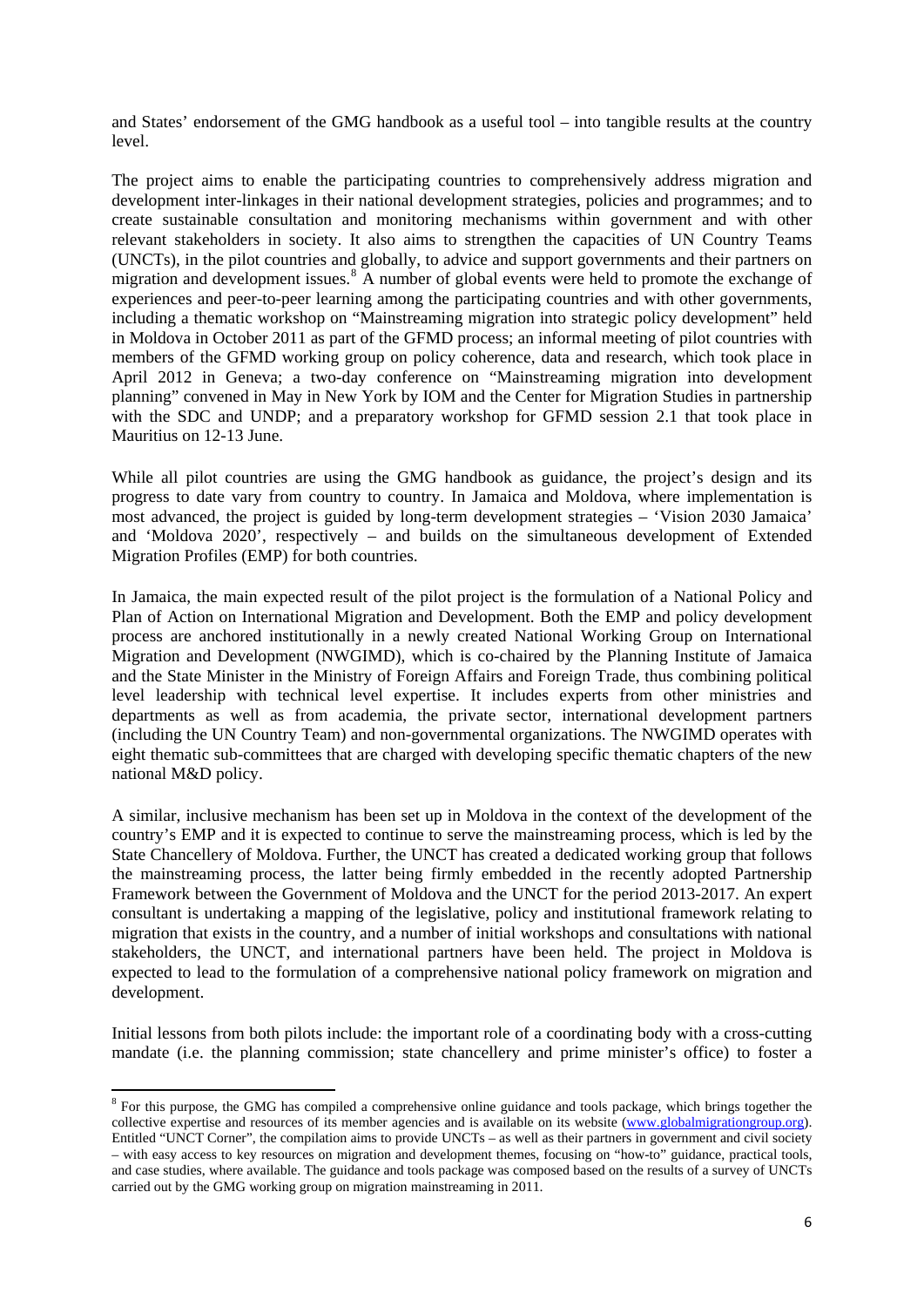'whole-of-government' approach to migration and development; the need for high-level political buyin to ensure the sustainability of the process; the benefit of broad-based stakeholder consultations including with civil society partners; the opportunity to use the mainstreaming process to advance dialogue with major destination countries; the synergies that exist with other M&D related initiatives such as the EC-UN Joint Migration and Development Initiative (JMDI), Extended Migration Profiles and Mobility Partnerships; and the usefulness of the GMG Handbook in providing guiding principles. One of the main obstacles encountered is the difficulty of accessing specialized migration and development expertise to support policy development. Further, there is a need to look beyond national level efforts and to engage with bilateral and regional partners if the policy strategies that are being developed are to be fully effective.

Featuring the example of Jamaica, the GFMD preparatory workshop on "Factoring Migration into Development Planning" on 12-13 June 2012 in Mauritius brought together around 80 participants from national and local governments, international and civil society organizations to discuss existing migration mainstreaming experiences at local and national levels of development planning and identify key lessons and recommendations regarding the institutional, policy, and partnership dimensions of migration mainstreaming. The workshop also discussed some overarching considerations such as the conceptualization of the migration-development nexus; the role of internal migration and local governments in the GFMD context; and potential linkages with other global processes, such as the discussion on a post-2015 development agenda.

An integral part of migration mainstreaming is to create a shared understanding of migration and development dynamics across government and with multiple stakeholders. Yet, the positive outlook on migration as a force for development, fostered by the 2006 UN High-Level Dialogue and nurtured by the GFMD process, is not universally shared, and differences in perspective between various actors still need to be bridged at all levels of governance. There was agreement that migration mainstreaming into development planning must respect – and in fact aim to enable and facilitate - the individual choice to migrate in an informed and safe manner. At the same time, it should serve to better address the positive and negative consequences of individual migration decisions for local and national level human development. Presentations by national and city governments made the case for looking at internal migration dynamics as an integral part of development processes and climate change adaptation strategies. And, several governments raised the question whether it is time for the GFMD to consider internal migration as part of its deliberations.

The workshop also called on the GFMD to link up with other global development processes to advocate for the inclusion of migration concerns and ensure coherence across different fora, including, among other, Rio+20, ICPD Beyond 2014, the UNFCCC, the UN Conference on LDCs, the WTO, and the post-2015 development agenda. It was observed that all these processes could be fora to discuss migration issues in the context of development challenges, climate change adaptation, and as part of larger population dynamics. Civil society could play an important advocacy role using, for example, a set of migration and development goals to influence the post-2015 agenda. The GFMD might also attempt to formulate target outcomes in areas where there is wide-spread consensus among governments, such as on lowering the costs of remittances and recruitment.

A number of countries shared their experience of developing a more or less comprehensive migration (and development) policy based on, and/or feeding into, their national development strategy. The added value lies in fostering a more strategic, outcome-oriented perspective for policy making and monitoring and evaluation. Reported challenges pertained to the lack of data and capacities to support migration mainstreaming. Data gaps include: a) missing migration data; b) missing data and analysis on how migration relates to development impacts; and c) a lack of sharing and harmonization of data among government entities. Capacity gaps affect all groups of stakeholders including national and local governments, civil society, UN country teams, and regional bodies. Suggestions for addressing some of these shortcomings touched on the establishment of an expert pool on migration and development; increased South-South cooperation; and synergies with adaptation-related projects under the UNFCCC Cancun Adaptation Framework.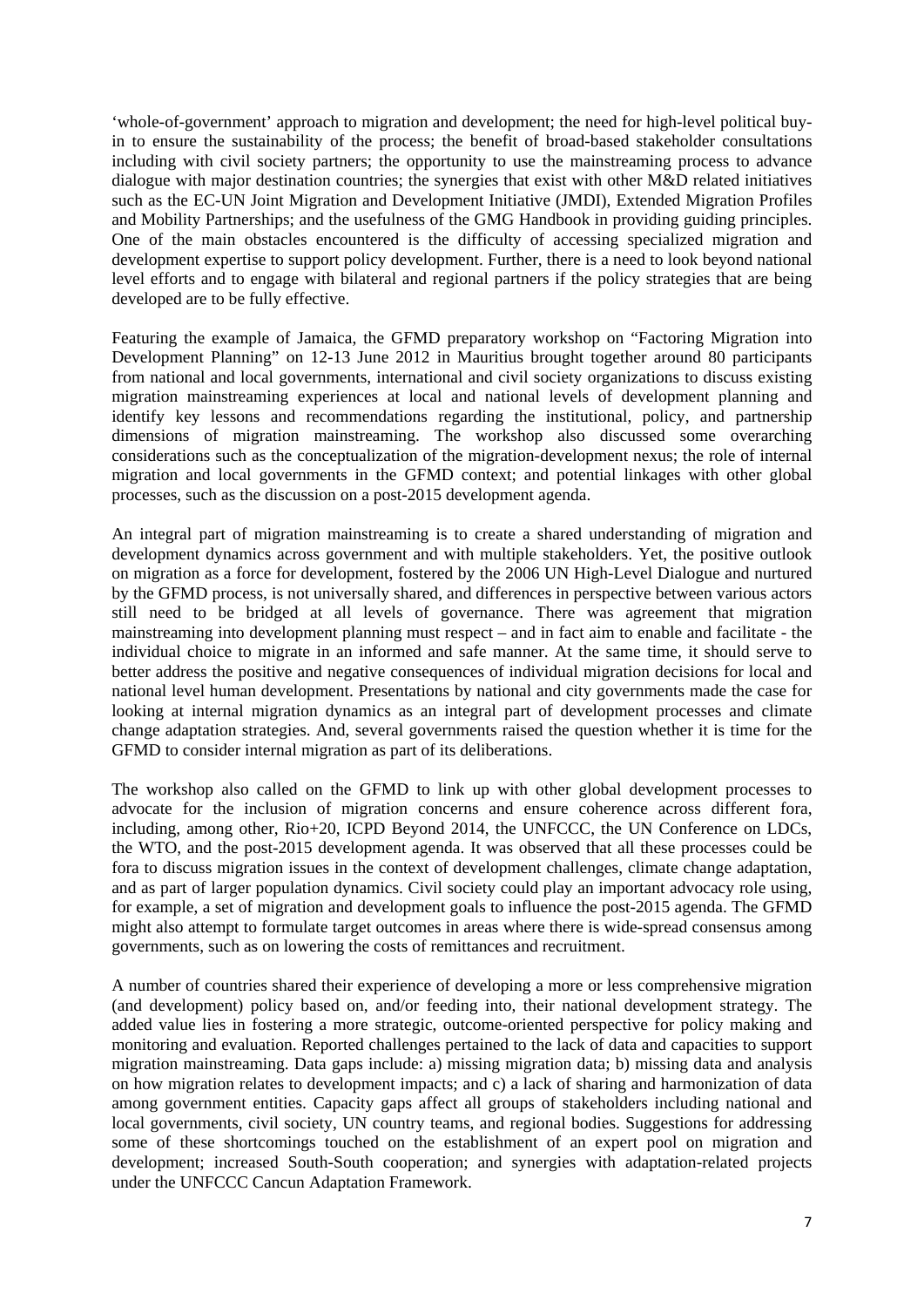The workshop also brought focused attention to the integration of migration concerns into local development strategies, featuring a first set of experiences from local actors involved in migration mainstreaming. Local government representatives highlighted a few essential elements for successfully including migration concerns into local planning, and also stressed the importance of easily accessible service delivery and active engagement with migrant communities and families. A key enabling condition for local actors to do planning and mainstreaming is a certain degree of decentralization and devolution. Political leadership and horizontal coordination across sectors are other ingredients for success. As an example, in some countries the Millennium Development Goals Achievement Fund's (MDGF) programmatic window on Youth, Employment and Migration (YEM) has demonstrated concrete results and lessons on mainstreaming migration processes by integrating migration into sectoral strategies in the areas of youth employment and entrepreneurship. Further, local actors called for realism and a focus on what can best be done at the local level within the confines of national policies, while also recommending an active involvement of relevant central government entities in the mainstreaming process. Lastly, regional and international cooperation with other cities and local administrations was deemed important, as well as, in the case of internal migration, an active dialogue with communities of origin. Further insights can be expected to result from the second phase of the EC-UN Joint Migration and Development Initiative.

A final consideration that was touched upon is the introduction of *reciprocity* in migration mainstreaming processes, whereas mainstreaming would be undertaken jointly or in parallel by countries of origin and destination that are connected by the same migration corridor. Such a 'tandem' approach could enhance the effectiveness of national policies by ensuring a coordinated and matching approach between countries that introduces development considerations into migration policies and vice versa, reconciling the interests of both sides, ideally with broad national-level buy-in from various stakeholders, as well as those of migrants and their families. The operationalization of concepts such as "labour and skills matching", "protection of migrants throughout the migration cycle" and "migration as part of climate change adaptation" could potentially be better facilitated in this way. Reciprocity could also be envisioned to include several partner countries, for example as part of regional level development planning and cooperation. Existing experiences in this area, e.g. in the EU and ECOWAS region could be examined in more detail and shared with other interested regional processes.

## **2.2** *Implementing Extended Migration Profiles*

The experience of implementing Migration Profiles has revealed a number of positive outcomes as well as challenges, which are linked to both the development and the use of MPs. Ever since the idea of a standard migration report template was introduced and first MPs implemented in  $2006^9$  $2006^9$ , one of the main issues has been ensuring continuous government ownership of the process and use of MPs for strategic policy development. Ownership of developing MPs, which means that they are planned, managed and implemented according to the country's needs, is dependent on national capacity as well as political endorsement. When there has been a general lack of capacity among government officials without measures to build this capacity, activities have sometimes been concentrated around the most

<span id="page-7-0"></span>**EXECUTE:**<br><sup>9</sup> IOM was the first international organization supporting governments in developing Migration Profiles. In collaboration with the EC, IOM tested the basic migration profile concept in Ecuador and Senegal in 2006, followed then by different national initiatives and/or linked to regional consultative processes or dialogues. In addition to those mentioned above, most prominent projects include 7 Non-EU Member States in South-Eastern Europe in 2007; 12 MPs in the Black Sea Region in 2008 as a component of Black Sea Economic Cooperation project to promote effective migration management and combating migration-related organized crime; 10 MPs in West and Central Africa in 2008-2010 as part of a broader research and capacity-building project; 8 MPs developed in South America between 2009 and 2012; the MP Zimbabwe as part of the larger capacity-building project "Zimbabwe Migration and Development Strategies" including a strong health component in 2009-2010; the MP project Sudan in 2009-2011 leading to the establishment of a "Sudan Migration Research and Information Centre"; 4 MPs part of the current EU-LAC Dialogue project including additional research and capacity building activities and linkages with the pilot phase of the GMG Handbook on Mainstreaming Migration into Development Planning; and some prominent forthcoming MPs exercises such as in Afghanistan, the Republic of Korea, Madagascar, to mention a few. More info is available here: [http://www.iom.int/jahia/Jahia/policy-research/migration-research/migration](http://www.iom.int/jahia/Jahia/policy-research/migration-research/migration-profiles)[profiles.](http://www.iom.int/jahia/Jahia/policy-research/migration-research/migration-profiles)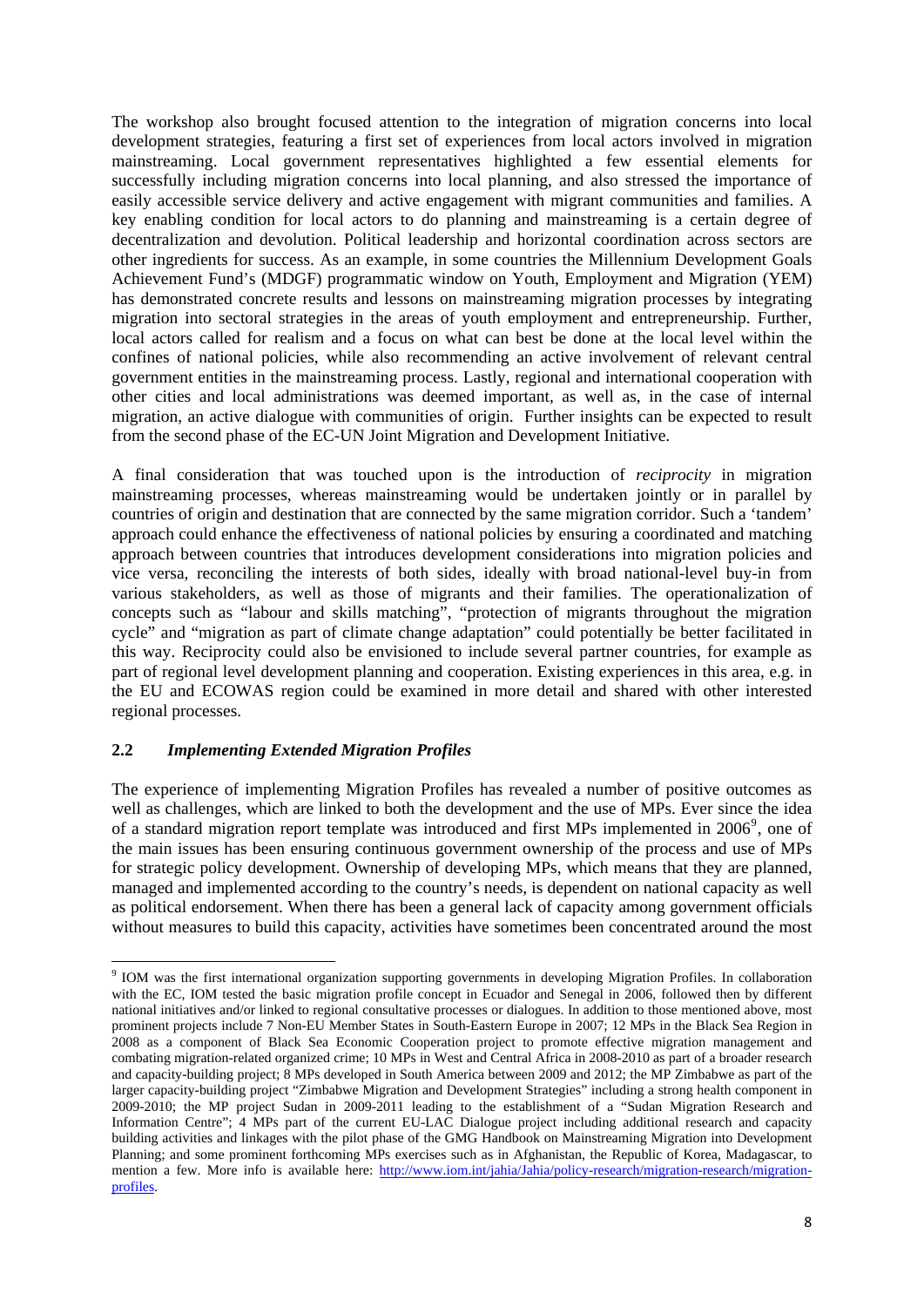able. But when individuals or experts outside of government rather than institutions carry the whole MP development process, sustainability suffers as a consequence.

Ongoing MP exercises supported by IOM in Moldova and Serbia highlight how sustainability and strategic use of MPs can be achieved. In *Serbia*, for instance, the government discussed measures on how to institutionalise the MP: Serbia's draft National Law on Migration Management identifies data sharing mechanisms and foresees a regular MP production; the national MP Guide indicates data to be shared by different national actors; the MP is one of the objectives of the National EU Integration Programme and National Migration Management Strategy, and integrated in the tasks of the Commissariat for Refugees. In *Moldova*, the government is about to establish the yearly EMP production under the coordination of the Bureau for Migration and Asylum, while the inter-ministerial technical working group (TWG) established in 2010 for coordinating the execution of the first Extended Migration Profile of the Republic of Moldova becomes the platform for discussions within the UNDP/IOM-led Migration Mainstreaming pilot project. Further, the EMP Report serves as a key reference document for consultations on Moldova's 2020 National Development Strategy and the UN in Moldova's Development Assistance Framework (UNDAF) 2013 – 2017, as well as provided some quantitative benchmarks for the pilot comprehensive evaluation exercise of the EU-Moldova Mobility Partnership (and forthcoming National Migration and Asylum Strategy adopted in 2011). Finally, the recommendations from the initial data assessment build the basis for forthcoming activities aiming to improve existing evidence base $^{10}$  $^{10}$  $^{10}$ .

Another way of anchoring the MP process is to develop MPs within a regional setting, which the member states of the Prague Process, the Budapest Process, the Mediterranean Transit Migration Dialogue  $(MTM)^{11}$  $(MTM)^{11}$  $(MTM)^{11}$ , the EuroMed Partnership on Migration and the Rabat Process are currently doing or have plans to do in the near future.<sup>[12](#page-8-1)</sup> The main purpose of MPs developed in the framework of these RCPs is to support evidence-based inter-governmental cooperation and joint policy development. The *Prague Process*, for instance, declared MPs as a main objective already in its founding declaration of 2009. Today, the knowledge base of the Prague Process contains 16 EMPs, including five EU member states.<sup>[13](#page-8-2)</sup> The results of these EMPs have found their way directly into further programming of the dialogue: the Prague Process Action Plan for the years 2012-2016 is almost exclusively based on priorities formulated in its migration profiles. This and other examples prove that MPs, once finalized, can have a direct and positive impact on the discussion at the political level; not only do they provide a common evidence-base for regional migration dialogues, but they can also serve as politically endorsed reference points for concrete cooperation, a quality which is of particular relevance in multilateral frameworks.<sup>1</sup>

The biggest hurdle usually encountered when starting to develop an MP is the lack of relevant data and existing data scattered over several different agencies and ministries, with varying mandates and institutional frameworks which may impede information sharing. Producing an MP therefore both necessitates and supports enhanced inter-agency cooperation. The example of *Moldova* presented above shows that parallel measures addressing data gaps and supporting inter-agency cooperation and coordination have ensured a sustained government ownership of the process. While it is generally desirable to improve data quality and engage in capacity building, each state should establish the purpose and scope of their MP. Improving data on migration can be a costly and long-term exercise.

<span id="page-8-1"></span>

<span id="page-8-4"></span> $10$  For example, a review of the Integrated Information System on Migration and Asylum according to international standards and Border Police (MoI) estimates' migration flows .

<span id="page-8-0"></span><sup>&</sup>lt;sup>11</sup> The MTM has not implemented MPs in the strict sense of the word, but collects information on irregular migration and migration and development since 2006 through questionnaires, on-site information collection, compiling information of MTM Partner Agencies, and open sources. The resulting country profiles, maps and visualisations are shared through the *i-Map* in Arabic, English, and French as well as through informal intergovernmental expert-level meetings and workshops gathering officials of all participating states. For m[ore information, please see](http://www.icmpd.org/Migration-Dialogues.1527.0.html) http://www.icmpd.org/MTM.1558.0.html<br><sup>12</sup> For [more information on these RCPs, please see](http://www.imap-migration.org/index.php?id=474) <u>http://www.icmpd.org/Migration-Dialogues.1527.0.ht</u>

<span id="page-8-3"></span><span id="page-8-2"></span>or destination, bilateral cooperation between members of the Prague Process has also been strengthened.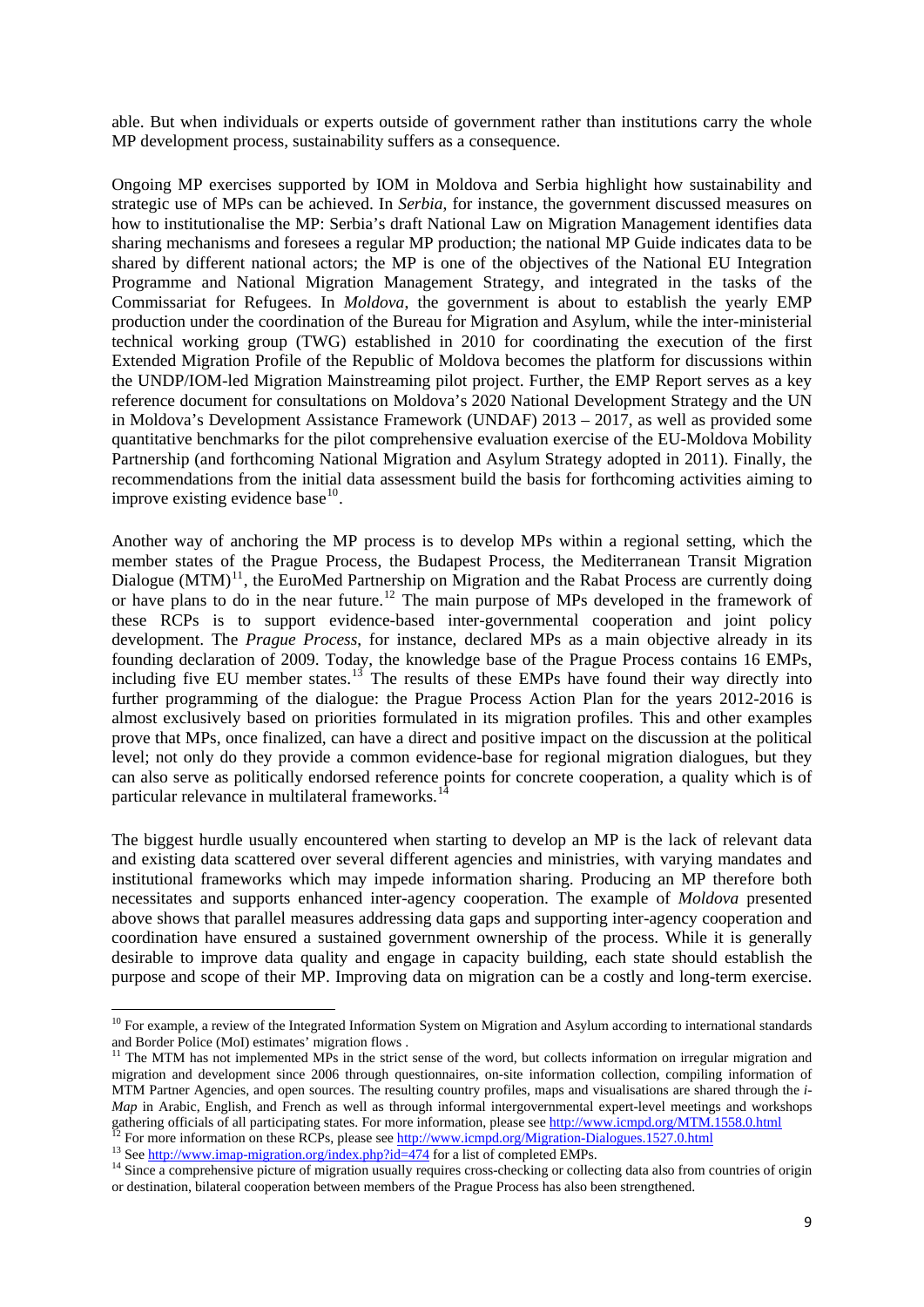Nonetheless, the MP exercise can be an important step towards developing a migration and development data strategy to facilitate the mainstreaming of migration into national development plans. There may be a variety of ways in which governments can obtain better data at relatively low cost, for example, by adding migration questions to existing surveys or, by promoting cooperation between sending and destination countries to ensure that they share their respective data in a timely and effective manner.

Sharing data at the regional level can be facilitated by using web-based tools such as the  $i-Map<sup>15</sup>$  $i-Map<sup>15</sup>$  $i-Map<sup>15</sup>$ , an online interactive map which currently visualizes several RCP country profiles/MPs on one common platform thereby supporting regional and inter-regional information exchange. At the global level, the Migration Profiles Repository<sup>[16](#page-9-0)</sup> on the GFMD Platform for Partnerships provides online access to a global MP database and offers background information and guidance tools in order to support governments to prepare MPs. The GFMD Working Group on Policy Coherence, Data and Research and the GMG Working Group on Data and Research also promote use of MPs by governments and contribute to development of the MP concept and methodology.

As MPs are a relatively recent initiative, only a few countries have so far updated their MPs. The frequency of producing an MP should be related to its purpose and whether it is a lean version consisting mainly of statistical data or a full analytical EMP with policy recommendations. As has been highlighted since the 2009 Athens GFMD and during the three GFMD thematic workshops in New York, Batumi and Manila in  $2011^{17}$  $2011^{17}$  $2011^{17}$ , the added-value of having all national migration data in one document goes beyond an instant snapshot. Firstly, the compilation of all national data into one report may reveal ambiguities, overlaps or gaps regarding the capacities to correctly define, identify, collect, save and/or analyse those data that really are needed. Secondly, standardising and systematising national migration data through an MP offers the possibility to use it as a monitoring tool and compare data over time. Thirdly, and more importantly, MPs can be used as a basis for evaluating the effectiveness of migration and development policies, and then adapting or developing new policy recommendations if deemed necessary. The role MPs can play as a policy planning and mainstreaming migration tool should continue to be promoted.

#### **2.3** *Integrating migration into Poverty Reduction Strategy Papers (PRSPs)*

Numerous countries have already included migration concerns into their Poverty Reduction Strategy Papers. However, a review of recent PRSPs demonstrates that few have yet taken the comprehensive approach advocated by the GMG Handbook, at least judged by the substance of the reports. The evidence about whether countries are following the consultative approach recommended in the GMG handbook is harder to gauge. Indeed, little is known about the process followed at country-level; the evidence base underpinning existing PRSP references to migration; the external context in which these were introduced (e.g. what role the priorities of cooperation partners have played); and whether there has been any follow up in terms of policy formulation and implementation.

Since the last GFMD gathering in Geneva, three countries published a new PRSP (Guinea-Bissau, Kyrgyz Republic and Lesotho) and six (Djibouti, Guinea, Haiti, Kenya, Liberia and Tajikistan)

<sup>&</sup>lt;sup>15</sup> In line with the geographic/thematic specificities of each RCP or other regional framework, the i-Map profiles provide (1) a key source of information on actors, legislation, policies, initiatives, projects, cooperation efforts, data, and main challenges as identified by the respective country; and (2) act as a portal, as all information sources are hyperlinked, thus facilitating access to further reading, supporting the broad dissemination of existing information sources, and significantly decreasing time required to identify key sources. Some RCPs use both public and restricted user-faces. See  $\frac{http://www.imap-migration.org}{16}$  for more information.

<span id="page-9-0"></span>The MP repository was initiated by IOM and the GFMD Support Unit and aims to promote the discussion on the MP approach and a common understanding of the MP concept, highlight good practices and common challenges, avoid overlapping of MP exercises in the same country, encourage the sharing of MP experiences, and enhance the potential for collaboration with civil society

<span id="page-9-2"></span><span id="page-9-1"></span><sup>&</sup>lt;sup>17</sup> The GFMD WG on Policy Coherence, Data and Research as well as the GMG WG on Data and Research also promote use of MPs by governments and contribute to development of the MP concerto and methodology.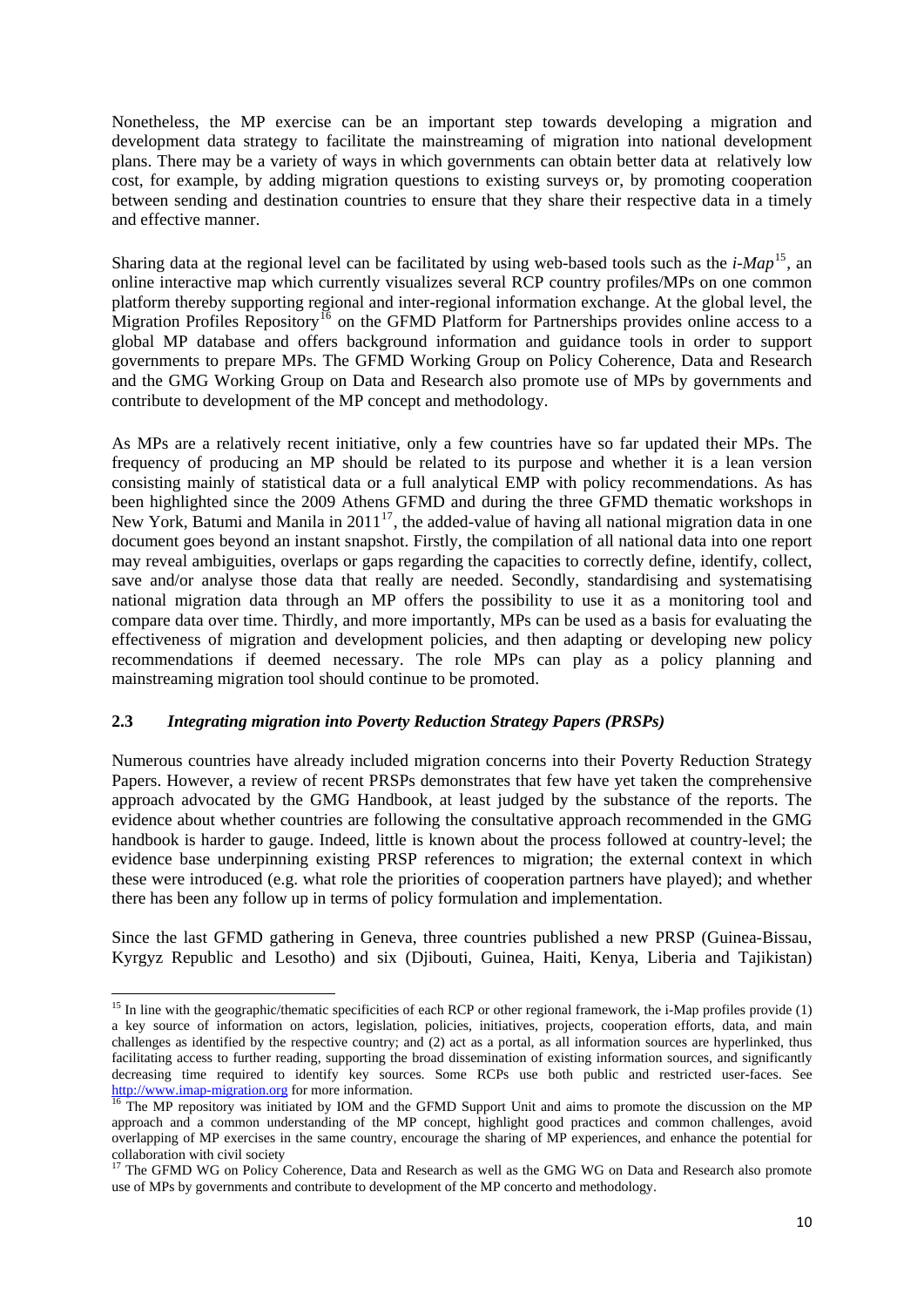provided a progress report.<sup>[18](#page-9-2)</sup> They range from countries with significant levels of emigration and remittances to those with substantially lower levels. Estimated emigration and remittances are presented for the nine countries in Table 1.

| Table 1: Migration and Remittance Data                                                                        |               |            |               |                                          |
|---------------------------------------------------------------------------------------------------------------|---------------|------------|---------------|------------------------------------------|
| Name                                                                                                          | Emigrants (in | % of Total | Remittances   | Remittances                              |
|                                                                                                               | thousands)    | Population | (in millions) | $(% \mathcal{L}_{0}^{\infty}$ (% of GDP) |
| Djibouti                                                                                                      | 13.5          | 1.5%       | 35            | 2.9                                      |
| Guinea                                                                                                        | 103.1         | 14.9%      | 61            | 1.3                                      |
| Guinea-Bissau                                                                                                 | 290.1         | 16.6%      | 52            | 5.0                                      |
| Haiti                                                                                                         | 1009.4        | 9.9%       | 1571          | 11.7                                     |
| Kenya                                                                                                         | 457.1         | 1.1%       | 2467          | 5.4                                      |
| Kyrgyz Republic                                                                                               | 620.7         | 11.2%      | 1500          | 20.8                                     |
| Lesotho                                                                                                       | 427.5         | 20.5%      | 753           | 28.6                                     |
| Liberia                                                                                                       | 431.9         | 10.5%      | 33            | 2.5                                      |
| Tajikistan                                                                                                    | 791.1         | 11.2%      | 2680          | 31.0                                     |
| Sources: World Bank (2012) Migration and Remittance Factbook 2011and<br>"Remittance Flows in 2011: An Update" |               |            |               |                                          |

There appears to be little correspondence between the absolute level and relative size of remittance flows in relationship to GDP, or levels of emigration, and the mainstreaming of migration and development issues into the reports. A comparison of the two Central Asian republics is illustrative. Tajikistan and the Kyrgyz Republic both have high levels of emigration and in both countries, remittances account for more than 20 percent of GDP. Yet the Kyrgyz PRSP had almost no analysis of migration, except for broad statements about the need to improve working conditions for the migrants and address the low coverage of migrants in social security schemes. The term 'remittance' did not appear in the PRSP; neither was there discussion about potential investment or other contributions from the diaspora. On the other hand, Tajikistan's progress report included many references to labour migration. Among other issues referenced were the findings of a survey on migrants, remittances and poverty; drafting of a 'National Strategy of labour migration of citizens of the Republic of Tajikistan for the period of 2010-2015' and actions plan; implementation of an Agreement between Federal Government of Russia and the Republic of Tajikistan about labour activity and protection of rights of Tajik citizens, including a joint Tajik-Russian meeting to discuss mechanisms for systematization and regulation of migration to ensure protection of rights and interests of Tajik migrants; opportunities for employing specialists of the Republic of Tajikistan in construction of Olympic premises in Russia; public awareness campaigns to be held in Tajik vocational schools; and mechanisms for credit organizations and their affiliates to open and establish centres of banking service and points of remittances.

Contrasting the African countries, most with relatively high levels of emigration, also highlights inconsistencies in approach. Liberia which has been in the process of reintegrating a large refugee and displaced population, has a vibrant diaspora in a number of countries and was host to hundreds of thousands of refugees from Cote d'Ivoire during the period of the progress report, included no discussion of any of these issues. This is in sharp contrast to its 2008 PRSP, in which reintegration of refugees was discussed as a serious challenge. The progress report included detailed analysis of the financial flows from government and foundation donors but included no references to remittances. At the same time, news reports indicated that remittances had increased to \$235 million in the first quarter of 2010 (official data appear to underestimate levels of remittances and therefore show them as only 2.5% of GDP). Also, even though almost 15 percent of Guinea's population has emigrated, there is little discussion in the PRSP about migration and development, except for one reference to

 <sup>18</sup> This analysis was prepared for the GFMD by Georgetown University.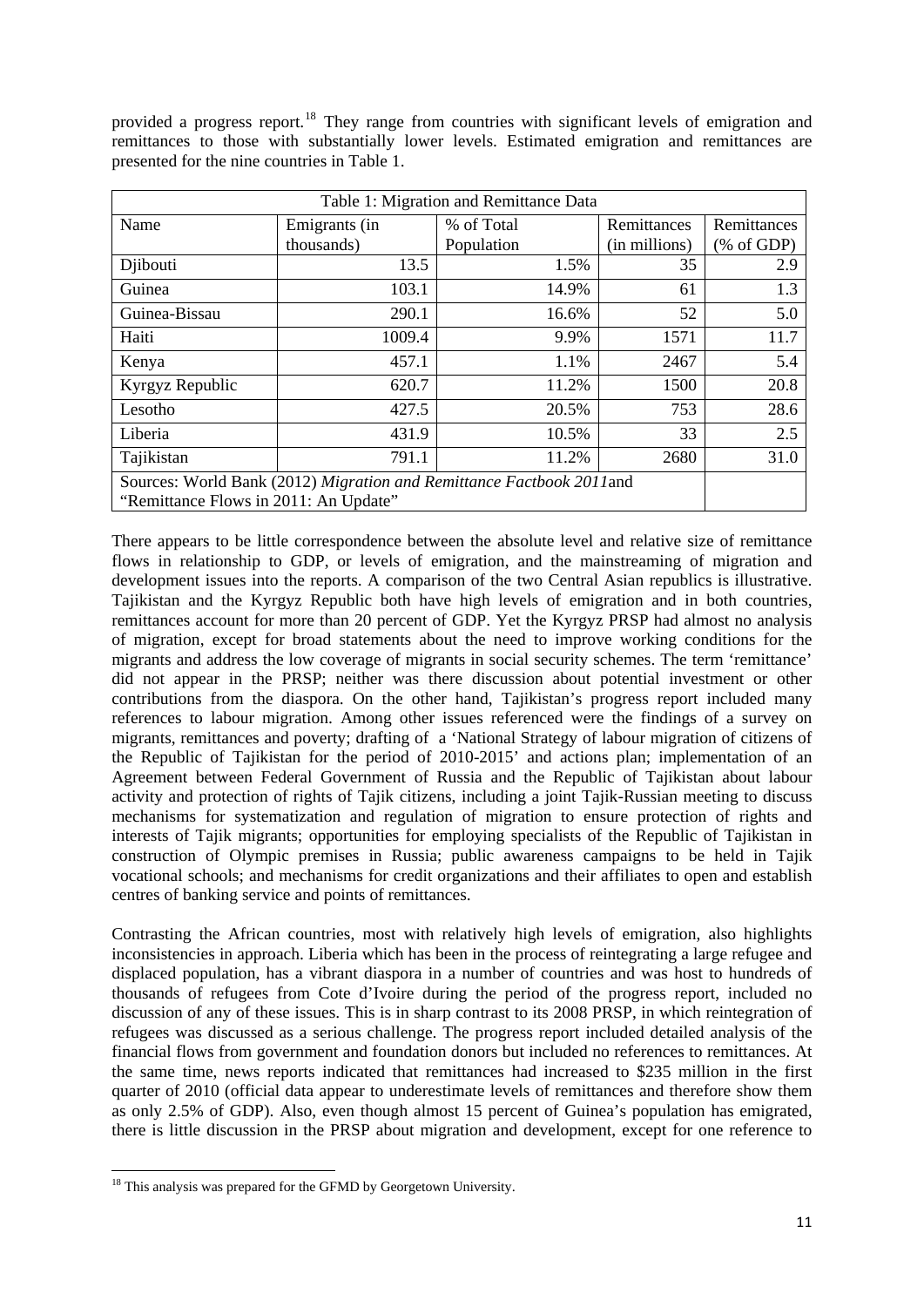refugees in the context of steps to improve food security. It is likely that official data for Guinea underestimates levels of remittances in absolute numbers and as share of GDP.

By contrast Guinea-Bissau, which has about 17 percent of its population living outside its borders, discussed a number of migration and development related issues, including ways to promote remittances through a new investment code that would reinforce the capacity and formalize banking and business sectors. There is also reference to the intent to mobilize the contributions of the Diaspora as one part of a strategy for high, sustainable, pro-poor growth. Lesotho, also a country with high levels of emigration, focused primarily on shifting employment patterns in the mining industry in South Africa, which has reduced migration into that sector. The PRSP includes data from a recent household survey that showed that households with migrating males tend to be better off economically than others. It also discussed the need to build partnerships with its diaspora and revise its own immigration policies to augment trade in services. More consistent with expectations, the PRSPs prepared by Kenya and Djibouti have relatively little on international migration (only 1-1.5% of their populations are emigrants). Djibouti discusses internal migration, especially rural to urban movements, in greater detail.

The four African countries with substantial levels of emigration reflect inadequacies in data collection on remittance flows. There are no official statistics in Guinea and what appear to be underestimates in the other countries, compared to unofficial reports on remittances. Kenya, by contrast, shows robust levels of remittances from a comparable number, if not proportion, of emigrants.

Perhaps most surprising, given the volume of remittances and the importance of migration to the country's economy, the progress report on Haiti had few references to migration, remittances or the contributions of the diaspora, even in the context of post-earthquake reconstruction. The PRSP did discuss the need to address social problems that stem from emigration, deportation and mass repatriations.

This review indicates that there is still great need for the Handbook. The results of the pilot projects will be informative in moving forward in identifying the type of technical assistance and training that will be needed to have more uniform attention paid to the multi-variant issues raised by migration and development. The PRSPs and progress reports that have integrated migration into their development planning could usefully be shared as models for others. Hence, a more comprehensive review should be carried out of PRSPs and PRSP progress reports to draw lessons that would be applicable in mainstreaming migration into development planning.

## **3. Questions and Possible Outcomes**

#### **3.1** *Questions to guide the discussion*

- **a) What are the lessons learnt with respect to the planning, preparation and implementation of the three tools (migration and development mainstreaming, Migration Profiles and PRSPs) ?**
- **b) How have development agencies worked to mainstream migration into development cooperation?**
- **c) How can governments and other stakeholders ensure coherence and relevant synergies between these tools?**
- **d) What assistance do governments, in particular governments of developing countries, need from international organizations that support the preparation and implementation of these tools, and how can better coordination be ensured between donors and supporting international organizations?**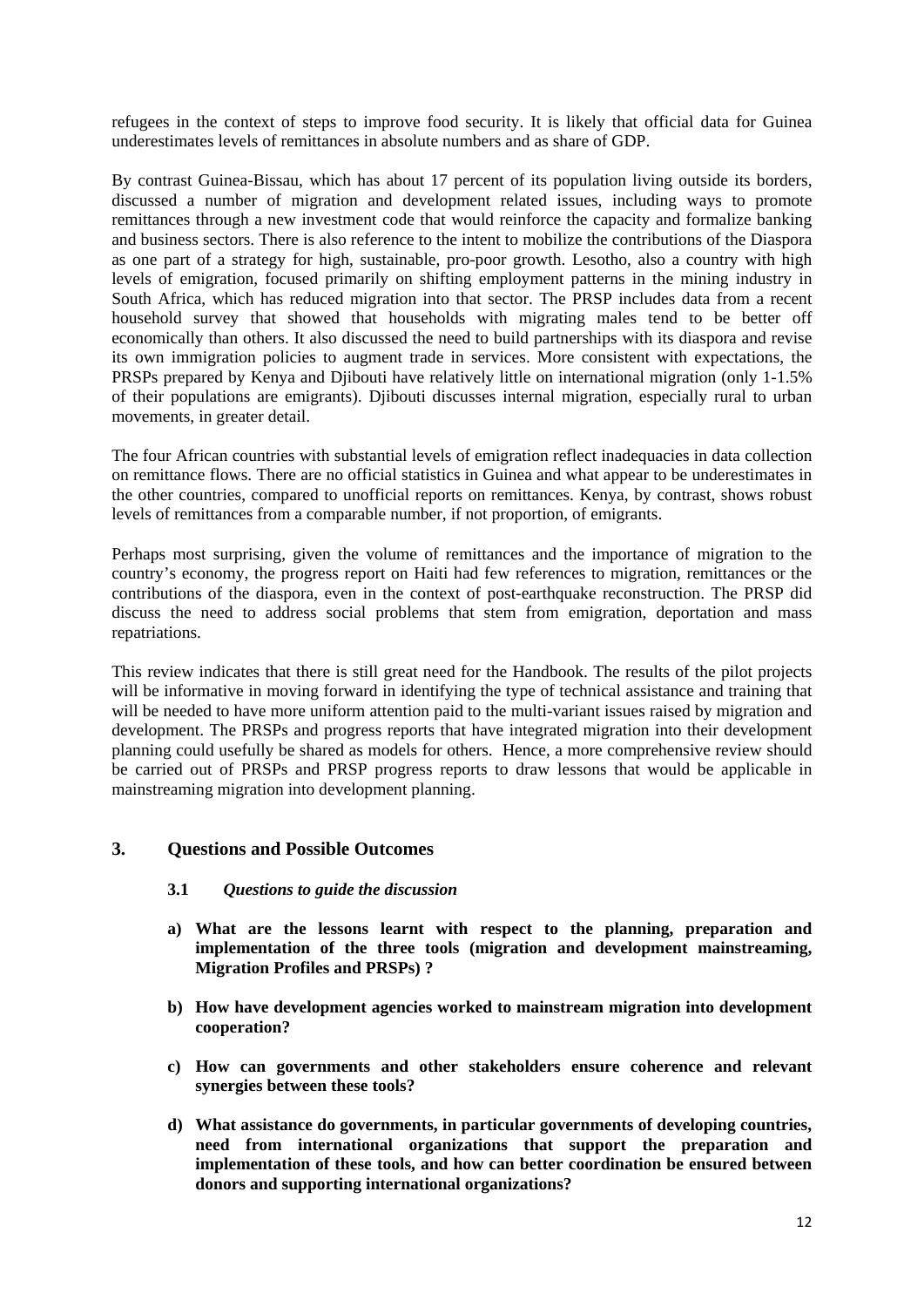#### **e) How can governments better plan to integrate migration at key international development platforms, particularly in regards to the MDGs/Post-2015 framework?**

#### **3.2** *Possible outcomes*

- a) Governments design/develop comprehensive national policies on Migration and Development Mainstreaming, Extended Migration Profiles and other migration-related development strategies, to ensure that overarching national development plans analyse and take full account of the contribution of migration to development.
- b) The inter-relation, mutually reinforcing role and synergetic use of these tools is promoted for evidence-based and coherent migration and development policies at all levels (intragovernmental, inter-governmental, multilateral and multi-stakeholder).
- c) Methods and indicators are developed to measure and evaluate the impact of migration on development.
- d) Government capacity to conduct mainstreaming processes is strengthened, which can be achieved through complementary initiatives such as
	- *The establishment of a pool of M&D experts that can advise governments and their partners, and the enhanced role of UN Country Teams (UNCTs).*
	- *The facilitation of reciprocal mainstreaming exercises along migration corridors, involving countries of origin, transit and destination;*
	- *The facilitation of South-South exchanges and technical assistance missions to support migration mainstreaming processes.*
	- *The establishment of best practices of mainstreaming migration into development planning.*
- e) Governments put in place appropriate arrangements for enhanced policy, programme and institutional coherence, both within government and between governments and other actors. Related inter-ministerial/departmental coordination should take place at the highest possible level.
- f) Involvement and valued added of civil society in government mainstreaming processes and related results is encouraged. The aim should be to discuss and assess results and added value, if any, of participatory partnerships between governments, civil society actors, and/or private sector stakeholders that have been established as part of mainstreaming processes.
- g) Advocating for inclusion of relevant development agenda issues into migration and development discussion and vice versa (such as issues addressed in the MDGs/post-2015 Development Agenda, the Rio+20 follow-up, ICPD Beyond 2014, UNFCCC, UN Conference on LDCs, and WTO).
- h) Greater consideration to internal migration and urbanization dynamics should be ensured in the migration mainstreaming process, including the need for coordination between national and local level governments on migration and development; and to the establishment of a dialogue between the GFMD and city networks.
- i) Governments and non-state actors, including the GMG and other international organizations, share all relevant information on migration and development planning tools, bilaterally and at the regional and global levels.